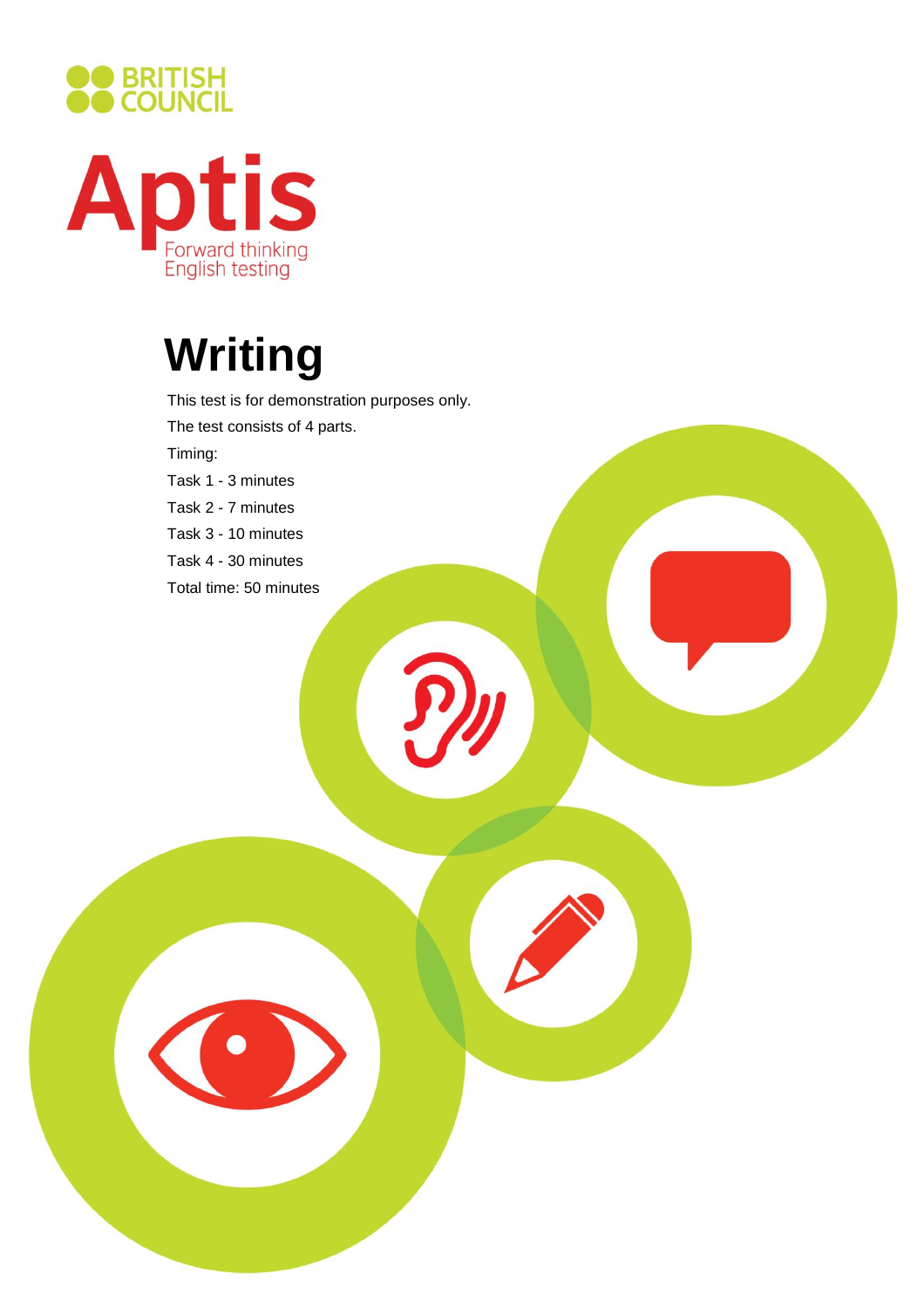

# **Task 1**

You want to join a club. Fill in the form. You have 3 minutes.

| <b>New Club Member</b>         |                                      |
|--------------------------------|--------------------------------------|
| Full name                      |                                      |
| Date of Birth (day month year) |                                      |
|                                | Month (write in full)<br>Year<br>Day |
| City / Town / Village          |                                      |
| First language                 |                                      |
| Interests (list 3)             |                                      |
|                                |                                      |
|                                | 2.                                   |
|                                | 3.                                   |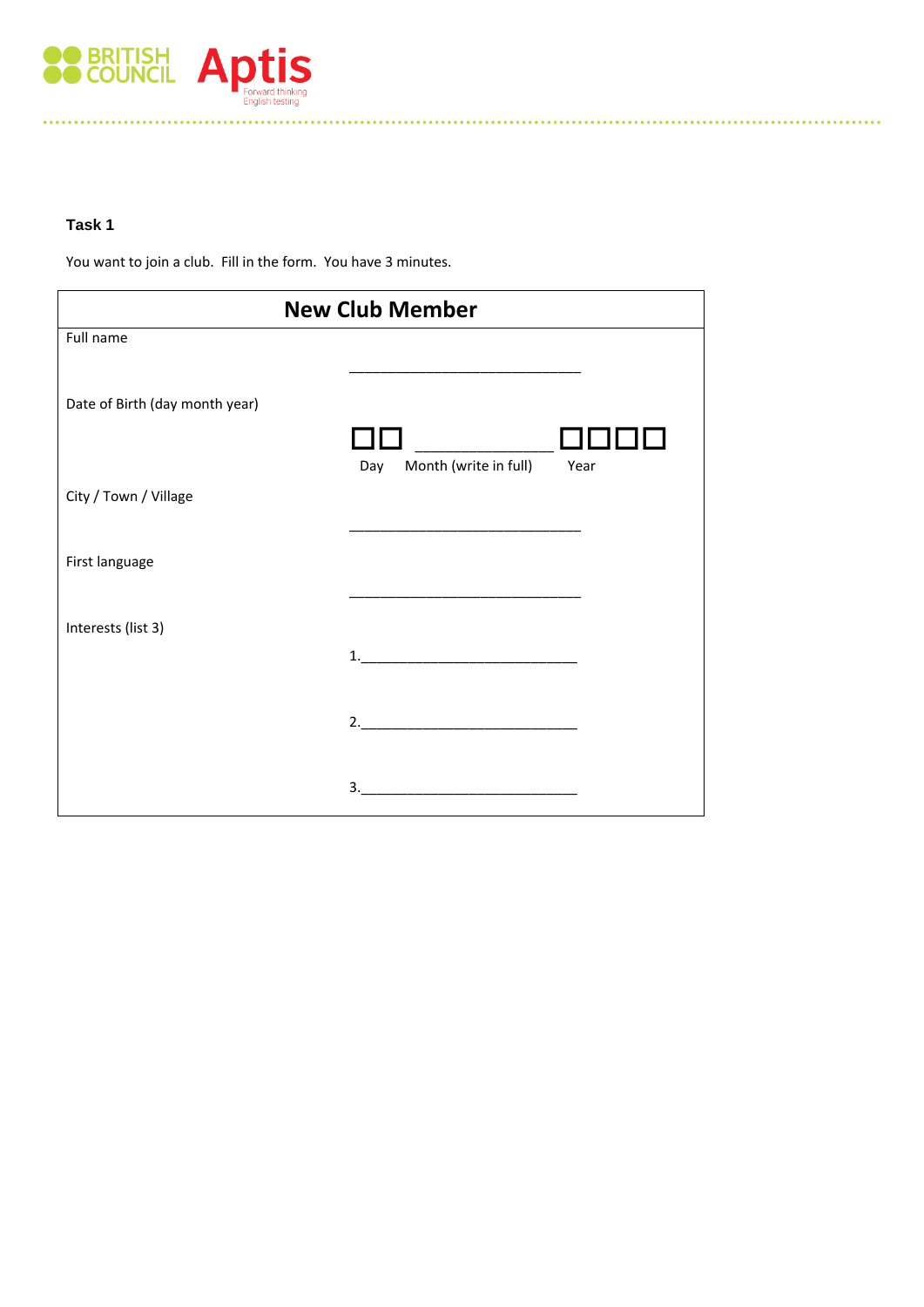

## Task 2

You are a new member of a club. Fill in the form. Write in sentences. Use 20-30 words. You have 7 minutes.

| Club Member Form                                                               |  |
|--------------------------------------------------------------------------------|--|
| Please tell us about the days and times you can come and activities you enjoy. |  |
|                                                                                |  |
|                                                                                |  |
|                                                                                |  |
|                                                                                |  |
|                                                                                |  |
|                                                                                |  |
|                                                                                |  |
|                                                                                |  |
|                                                                                |  |
|                                                                                |  |
|                                                                                |  |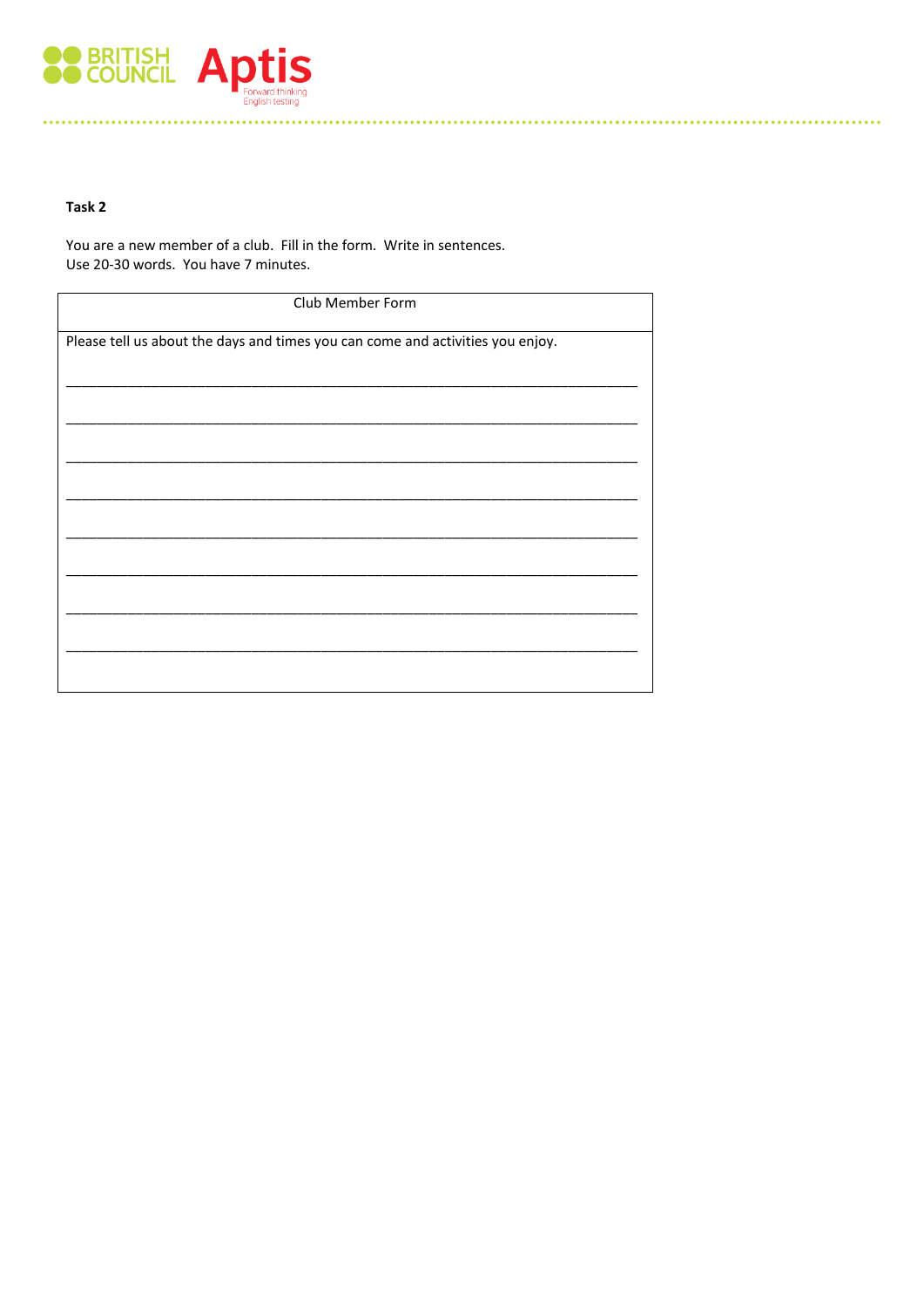

#### Task 3

You are a member of a sports club. You are talking to J. in the sports club chat room. Talk to J. using sentences. Use 30 to 40 words per answer. You have 10 minutes.

J. Hi! I hear you are a new member of our club. I have been a member for about 2 years after my friend gave me a year's membership as a gift. Why did you join?

You.

J. I love it. How do you feel about the club?

You. Not also a series that the contract of the contract of the contract of the contract of the contract of the

J. I agree. What do you think about the swimming pool closing?

You. $\_\_$